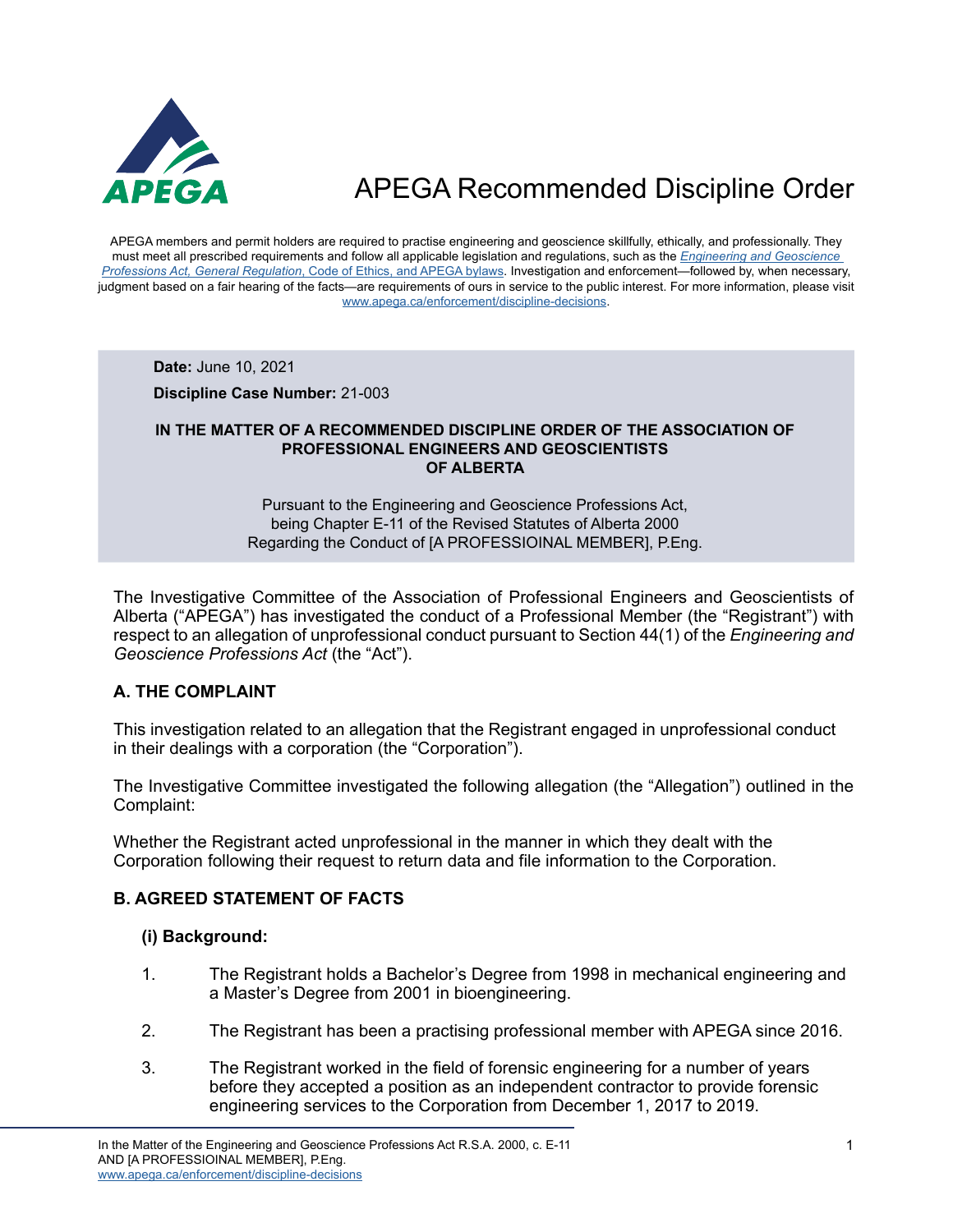

- 4. Pursuant to the Independent Contractor Agreement (the "Contract") the Registrant and the Corporation agreed that a portion of the fees generated from work done by the Registrant would be remitted to the Corporation. The amount of fees remitted was dependent on whether the work was generated by the Registrant or by the Corporation.
- 5. The Contract also included a provision indicated that all files acquired in conjunction with, or related to, the performance of services are the sole property of the Company, and must be returned immediately upon request.
- 6.. In late February 2018, the Corporation provided the Registrant with a hard drive. According to the Corporation, it understood that the Registrant would store all file material relating to the Registrant's role as an independent contractor for the Corporation on the hard drive.
- 7. In January 2019, the Registrant declined a contract extension proposal from the Corporation and proceeded to carry on business as a forensic engineer through a newly incorporated company.

### **(ii) Facts Relating to the Allegation:**

Whether the Registrant acted unprofessionally in the manner in which they dealt with the Corporation following their request to return data and file information to the Corporation.

- 8. Prior to termination of the Contract, the Corporation requested that the Registrant return the hard drive that had been previously provided by the Corporation. On January 30, 2019, the Registrant agreed to do so.
- 9. The Corporation followed up on a number of occasions to try to obtain the hard drive, including attending at the Registrant's office, but the Registrant failed to return it until July 8, 2019.
- 10. Although the Registrant returned the hard drive on July 8, 2019, they wiped it clean before returning it, and did not explain to the Corporation why they had done so.
- 11. The Corporation believes that the Registrant was obligated, pursuant to the Contract, to store all information on the hard drive pertaining to the work that was performed while they were in a contractual relationship with the Corporation, and to return it to the Corporation at the conclusion of the Contract. However, the Registrant did not believe they were contractually obligated to return material unless the work was generated by the Corporation. Since the work was not generated by the Corporation, the Registrant stated that they did not store any file information relevant to their relationship with the Corporation on the hard drive. They stated that they had wiped it clean because they inadvertently downloaded personal files to the hard drive.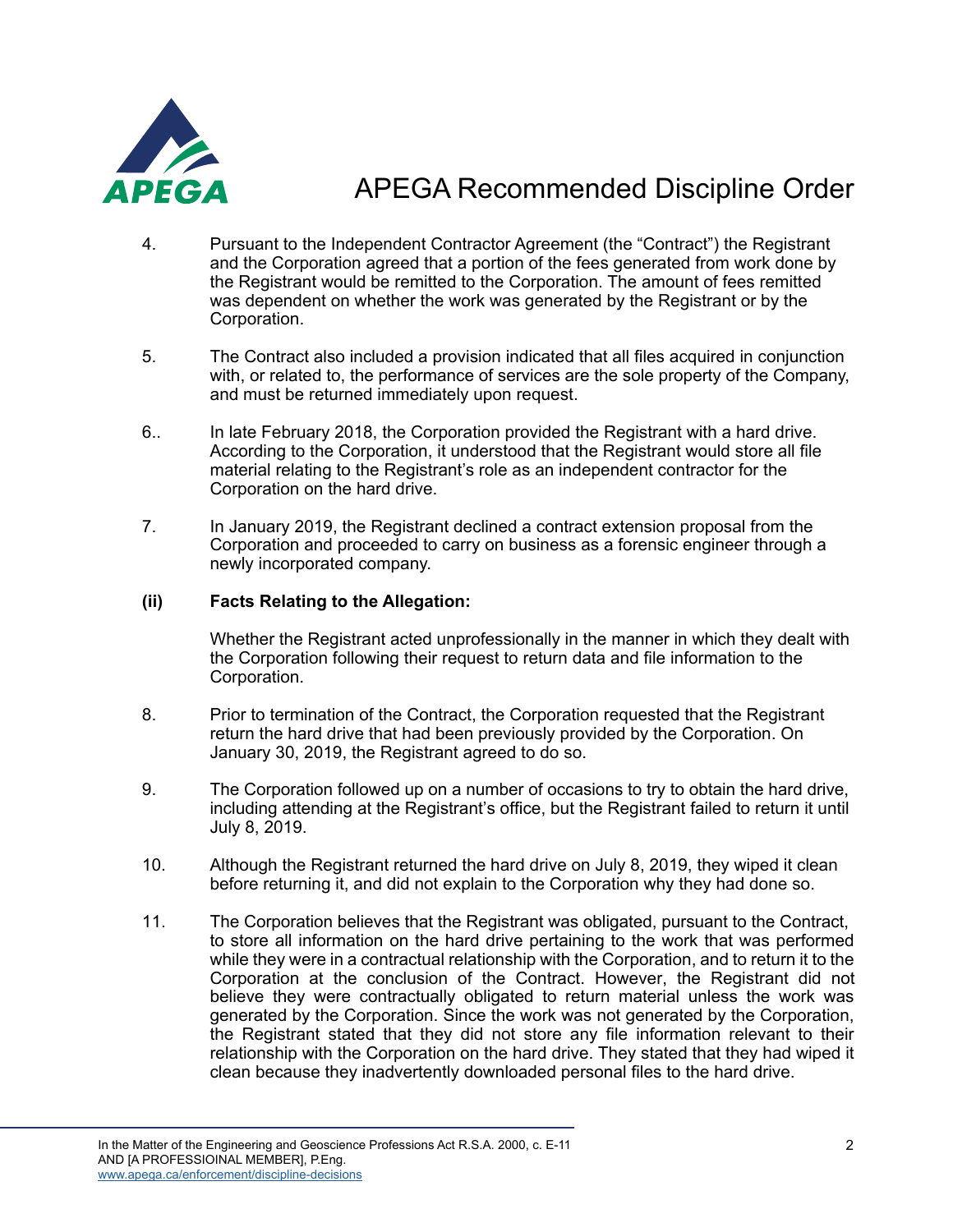

- 12. Whether or not the Registrant was required to return the materials is a matter of contractual interpretation. Regardless of the Registrant's contractual obligations, the Registrant was at all material times required to conduct themselves in accordance with APEGA's minimum standards.
- 13. The *APEGA Guideline for Ethical Practice, v2.2.*, February 2013, states in part that "Professionals should faithfully discharge their responsibilities to clients/employers, always acting with fairness and justice to all. A client's or employer's interests should be held in high regard."
- 14. The Registrant acknowledges that they failed to provide the Corporation with the hard drive in a timely manner and failed to advise the Corporation why the hard drive had been wiped clean at the time they returned it.

## **C. CONDUCT**

- 15. The Registrant freely and voluntarily admits that at all relevant times they were a Professional Member of APEGA and was thus bound by the Act and the *APEGA Code of Ethics*.
- 16. The Registrant acknowledges that the conduct described above constitutes unprofessional conduct as defined in Section 44(1) of the *Act*:

*Section 44(1) Any conduct of a professional member, licensee, permit holder, certificate holder or member-in-training that in the opinion of the Discipline Committee or the Appeal Board*

- *a) is detrimental to the best interests of the public,*
- *b) contravenes a code of ethics of the profession as established under the regulations,*
- *c) harms or tends to harm the standing of the profession generally,*
- *d) displays a lack of knowledge of or lack of skill or judgment in the practice of the profession, or*
- *e) displays a lack of knowledge of or lack of skill or judgment in the carrying out of any duty or obligation undertaken in the practice of the profession,*

*whether or not that conduct is disgraceful or dishonorable, constitutes either unskilled practice of the profession or unprofessional conduct, whichever the Discipline Committee or the Appeal Board finds.*

17. Further, the conduct described in the Allegation constitutes breaches of Rule #3 of the *Code of Ethics*, which states:

*3. Professional engineers and geoscientists shall conduct themselves with integrity, honesty, fairness and objectivity in their professional activities.*